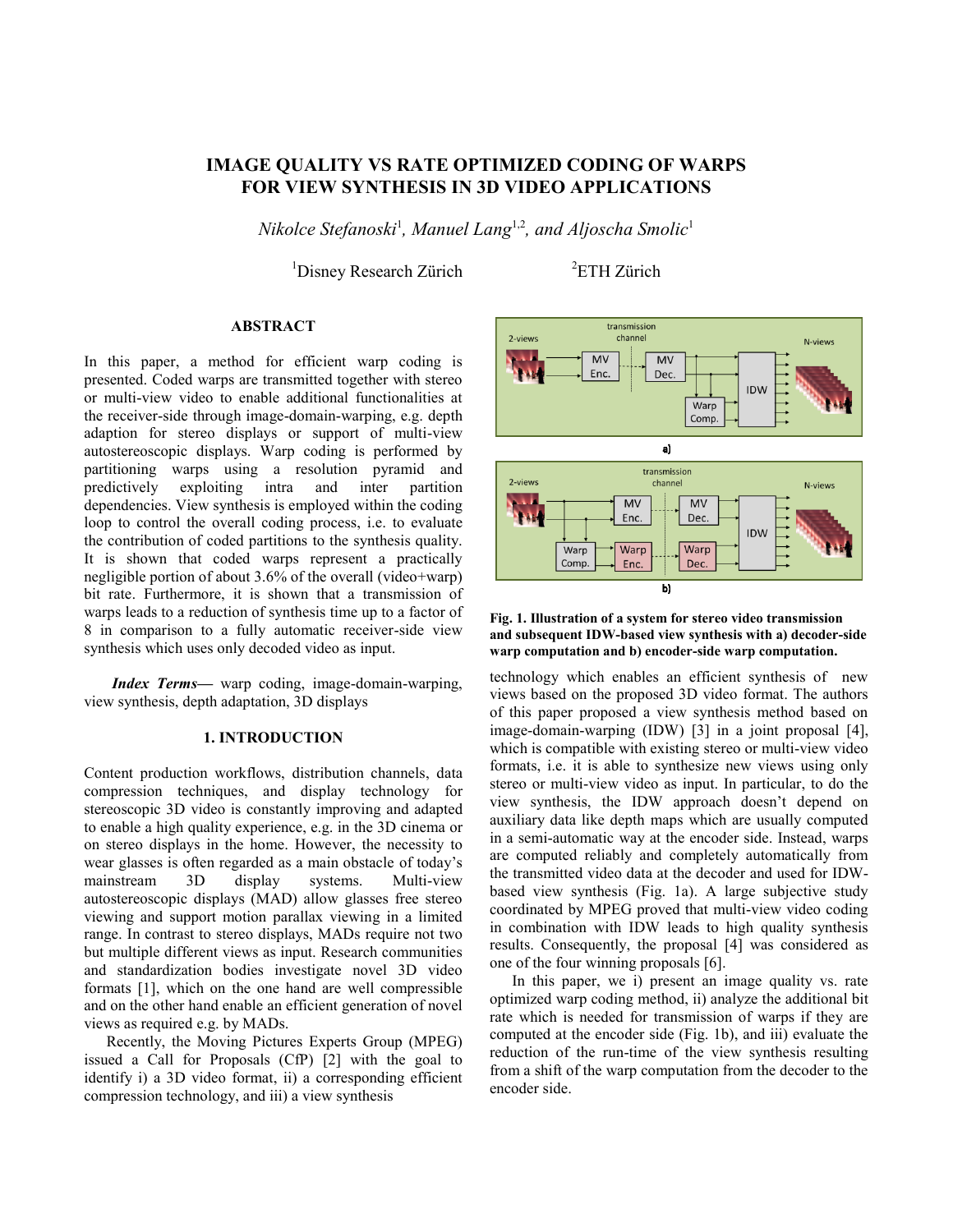#### **2. IMAGE-DOMAIN-WARPING**

The IDW-component presented in [Fig. 1](#page-0-0) uses two images  $I_{\text{left}}$  and  $I_{\text{right}}$  and two warps as input. Depending on the position of the view to be synthesized two dedicated warps  $W_{\text{left}}$  and  $W_{\text{right}}$  are derived from the input warps [\[4\].](#page-3-3) A new image  $I<sub>synth</sub>$  is then synthesized according to

 $I_{\text{synth}} = I_{\text{mask}} \circ \Psi(I_{\text{left}}, W_{\text{left}}) + (\mathbf{1} - I_{\text{mask}}) \circ \Psi(I_{\text{right}}, W_{\text{right}})$ where  $I_{\text{mask}}$  is a binary mask or an alpha mask with values in  $[0,1]$ , operator  $\circ$  represents a component-wise multiplication, and operator

$$
\Psi(I, W)[i, j] := I(W^{-1}[i, j]) \tag{1}
$$

warps image I with an 2D image warp  $W$  [\[7\].](#page-3-5) A similar synthesis approach is used with multi-view input. Obviously, a use of distorted warps would have an impact on the quality of synthesized images. This is taken into account in the coding scheme presented in the next section.

### **3. IMAGE QUALITY VS RATE OPTIMIZED WARP CODING**

The coder successively encodes the warps of all time instances and views. Left view and right view warps are encoded separately and multiplexed into a single bit stream. Without loss of generality, the coding of the warp sequence assigned to the left view is described in the following. We denote the warp at time instant f as  $W^f$ . Each warp  $W^f$  is represented as a regular quad grid ([Fig. 2](#page-1-0)) with fixed resolution  $M \times N$  where each node of the grid is indexed with integer coordinates  $i, j$  and has a 2D location  $W^f[i, j] \in \mathbb{R}^2$  assigned.



<span id="page-1-0"></span>**Fig. 2. Illustration of parts of temporally consecutive warps.**

To efficiently exploit spatio-temporal dependencies, the coding scheme shown in [Fig. 3](#page-1-1) is used. First, each warp is spatially partitioned using a quincunx resolution pyramid. Each partition is then predictively encoded using a closed loop DPCM in combination with a spatio-temporal predictor. Finally, CABAC [\[8\]](#page-3-6) is employed for entropy coding. This coding scheme is based on our previous work [\[5\].](#page-3-7) We extend this coding scheme by a Coder Control, which adjusts per frame the quantization step size and the number of partitions to be encoded. It has the goal to achieve the best compromise between number of bits needed for coding a warp and quality of the image which is synthesized by IDW using a corresponding reconstructed warp.



<span id="page-1-1"></span>**Fig. 3. Block-diagram of warp coder.**

#### **3.1. Spatial partitioning**

The set of 2D locations of each warp  $W<sup>f</sup>$  is partitioned into groups of locations (GOLs) using a quincunx resolution pyramid [\(Fig. 4,](#page-1-2) black nodes). The lowest resolution grid of the resolution pyramid and the difference sets between successive resolutions specify a partitioning of the locations of  $W^f$  into GOLs  $D_1^f$ . Locations of each GOL are then successively encoded from the top  $D_1^f$  to the bottom  $D_t^f$  of the pyramid, where  $L$  denotes the total number of GOLs. Thereby, the quincunx pyramid guarantees that for each interior location  $W^f[i, j] \in D_i^f$  always four neighbors are located in  $\bigcup_{k=1}^{l-1} D_l^f$ , which can be used for intra warp prediction.



<span id="page-1-2"></span>**Fig. 4**. **Illustration of resolution pyramid, groups of locations, and intra warp prediction.**

#### **3.2. Prediction and quantization**

Locations of each GOL  $D_l^f$  are coded in a predictive way using already coded and reconstructed locations  $\overline{W}^{f}[i,j]$  of GOLs  $D_k^f$  with  $k < l$  of the same time instant *f* and GOLs  $D_k^r$  of other already coded time instants r with  $k \leq l$ . Similar as in video coding standards, three warp coding types and corresponding prediction modes are supported: INTRA, INTER\_P and INTER\_B. The INTRA mode computes  $\hat{W}^{f}[i,j]_{\text{INTRA}}$  as the centroid of its reconstructed neighbors. In [Fig. 4,](#page-1-2) the process of intra prediction is indicated with blue arrows. Modes INTER\_P and INTER\_B are defined as

$$
\widehat{W}^f[i,j]_{\text{INTER\_P}(r)} = \widehat{W}^f[i,j]_{\text{INTER}} + \overline{W}^r[i,j] - \widehat{W}^r[i,j]_{\text{INTER}} \n\widehat{W}^f[i,j]_{\text{INTER\_P}(r)} = \alpha \widehat{W}^f[i,j]_{\text{INTER\_P}(r)} + (1-\alpha) \widehat{W}^f[i,j]_{\text{INTER\_P}(s)}
$$

where  $\alpha = |f - s|/|r - s|$ . Prediction errors  $W[i, j] - \hat{W}^{f}[i, j]$ are then uniformly quantized and entropy coded.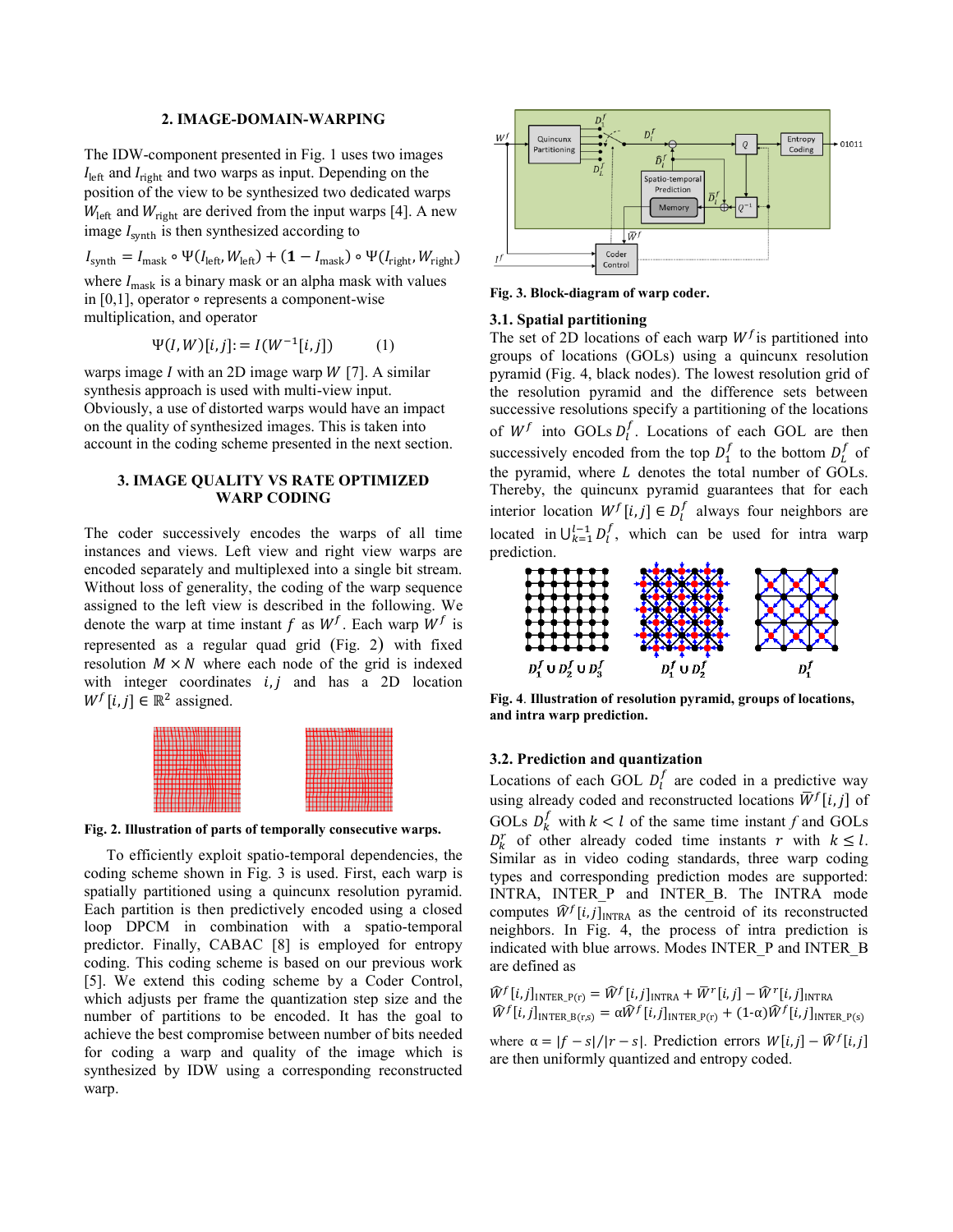### **3.3. Coder control**

Coder control (CC) determines for each time instant  $f$ , the quantization step size  $\tilde{\Delta}$  and the total number of GOLs  $\tilde{L}$  to be encoded. Hence, instead of coding all GOLs per time instant, CC can decide to encode only the first  $\tilde{L} \in \{0, ..., L\}$ GOLs if that gives the best compromise in terms of bit rate and image quality. Locations of not encoded GOLs are always reconstructed by employing the prediction mode assigned to the current time instant and assuming zero valued residuals. Note that if  $\tilde{L} = 0$  the coding of the complete warp is skipped. To determine the parameter set  $(\tilde{\Delta}, \tilde{L})$  for a time instant, we assume that the encoding decisions up to this time instant are given and maximize the objective function

 $Q(W, \tilde{L}, \tilde{\Delta}) - \lambda R(W, \tilde{L}, \tilde{\Delta})$  (2)

where  $\tilde{L} \in \{0, ..., L\}$  and  $\tilde{\Delta} \in [\Delta, \Delta - 0.2, \Delta + 0.2]$ . Here Q computes the peak-signal-to-noise-ratio (PSNR) between the images  $\Psi(I, W)$  and  $\Psi(I, \overline{W})$  (Eq. 1), which are obtained by in-loop view synthesis with the original and the reconstructed warp respectively, while rate  $R$  represents the number of bits required for coding the first  $\tilde{L}$  GOLs with step size  $\tilde{\Delta}$ . The use of a  $\pm 0.2$  variation in step size of the quantizer is motivated by experimental results. The Lagrangian multiplier  $\lambda$  [\[9\]](#page-3-8) represents the slope of the image quality vs. warp rate function  $(QRF)$   $Q(R)$  which is obtained by maximizing (2) and varying  $\lambda$  under the assumption that the QRF is continuous [\[10\].](#page-3-9) Consequently, a maximization of (2) prevents the coding of GOLs which don't lead to an appropriate increase in image quality in relation to the necessary increase in bit rate, where  $\lambda$ controls this relation. The approach guarantees that the maximum view synthesis quality is achieved with the bits spent for a warp with the assumption of given coding decisions up to the current time instant. Similar objective functions are also used in the area of video coding.

#### **4. EXPERIMENTAL RESULTS**

#### **4.1. Warp coding results**

Warp coding experiments have been performed using the warps which were computed in the proposal [\[4\].](#page-3-3) In the proposal, 2-view video was encoded using a multi-view video code[r \[11\],](#page-3-10) while warps were computed at the decoder side and used for IDW-based view synthesis. Instead of computing warps at the decoder, the warps are coded with the approach presented in Section 3 to enable the application scenario shown in [Fig. 1b](#page-0-0). For coding, hierarchical group of warps structures of size 12 and 15 are used to enable a random access at each 0.5 seconds for the 25 and 30 Hz sequences, respectively, as it was specified in the CfP [\[2\].](#page-3-1) [Fig. 5](#page-2-0) shows the impact of the bit rate used for coding the warps on the image quality of the synthesized views. The image quality is measured between the synthesis results obtained with i) the original warps and ii) the coded and reconstructed warps.



<span id="page-2-0"></span>**Fig. 5. Warp rate vs. image quality curves.**

Each curve is obtained by coding with a fixed quantization parameter  $\Delta$  = 0.5 and by varying the Lagrange parameter  $\lambda \in \{0.038, 0.035, 0.03, 0.025, 0.02, 0.015, 0.01, 0.005\}.$ 

Informal viewing showed that visually lossless quality was achieved at a PSNR of about 45dB for almost all sequences. In the case of the Undo\_Dancer sequence, which is an animated sequence containing large high frequency patterns, a lower PSNR of about 39 dB was perceived as visually lossless. [Table 1](#page-2-1) shows i) the exact rates of the warps at visually lossless quality as well as ii) the rates of the coded 2-view videos at the highest rate points as they were submitted in [\[4\]](#page-3-3) as answer to the CfP. Obviously, the warp bit-rate represents only 3.6% on average of the bit rate needed for transmitting the warps and the video together. Note that in the other three of the four winning proposals of the CfP [\[2\],](#page-3-1) depth maps were part of the 3D video format besides the 2-view video data. Thereby the coded depth maps represented a portion between 5.8% and 22.1% of the total bit rate in the respective proposals.

<span id="page-2-1"></span>**Table 1. Warp rate to total rate (video + warps) ratios.**

| Sequence        | Warp |      | Video |      | Warp rate to                                                     |  |
|-----------------|------|------|-------|------|------------------------------------------------------------------|--|
| name            |      |      |       |      | PSNR [dB] Rate [kbit/s] PSNR [dB] Rate [kbit/s] total rate ratio |  |
| Poznan Hall2    | 45.1 | 18.2 | 41.4  | 520  | 3.4%                                                             |  |
| Poznan Street   | 44.4 | 26.2 | 37.5  | 1307 | 2.0%                                                             |  |
| Undo Dancer     | 38.7 | 33.3 | 32.6  | 998  | 3.2%                                                             |  |
| GT Fly          | 48.3 | 19.6 | 36.4  | 1098 | 1.8%                                                             |  |
| Kendo           | 47.0 | 35.5 | 42.1  | 690  | 4.9%                                                             |  |
| <b>Balloons</b> | 46.4 | 24.4 | 41.9  | 800  | 3.0%                                                             |  |
| Lovebird1       | 45.2 | 20.0 | 38.7  | 828  | 2.4%                                                             |  |
| Newspaper       | 45.1 | 64.5 | 38.6  | 719  | 8.2%                                                             |  |
| Average         |      |      |       |      | 3.6%                                                             |  |

### **4.2. Synthesis time measurements**

We compare the run-times needed by the IDW-based view synthesis algorithm when applied in the application scenarios shown in [Fig. 1,](#page-0-0) i.e. with decoder-side and with encoder-side warp calculation. Furthermore, the IDW-runtime is compared of the run-time of the MPEG View Synthesis Reference Software 3.5 (VSRS 3.5) [\[12\].](#page-3-11) Note that VSRS 3.5 performs depth-image-based rendering